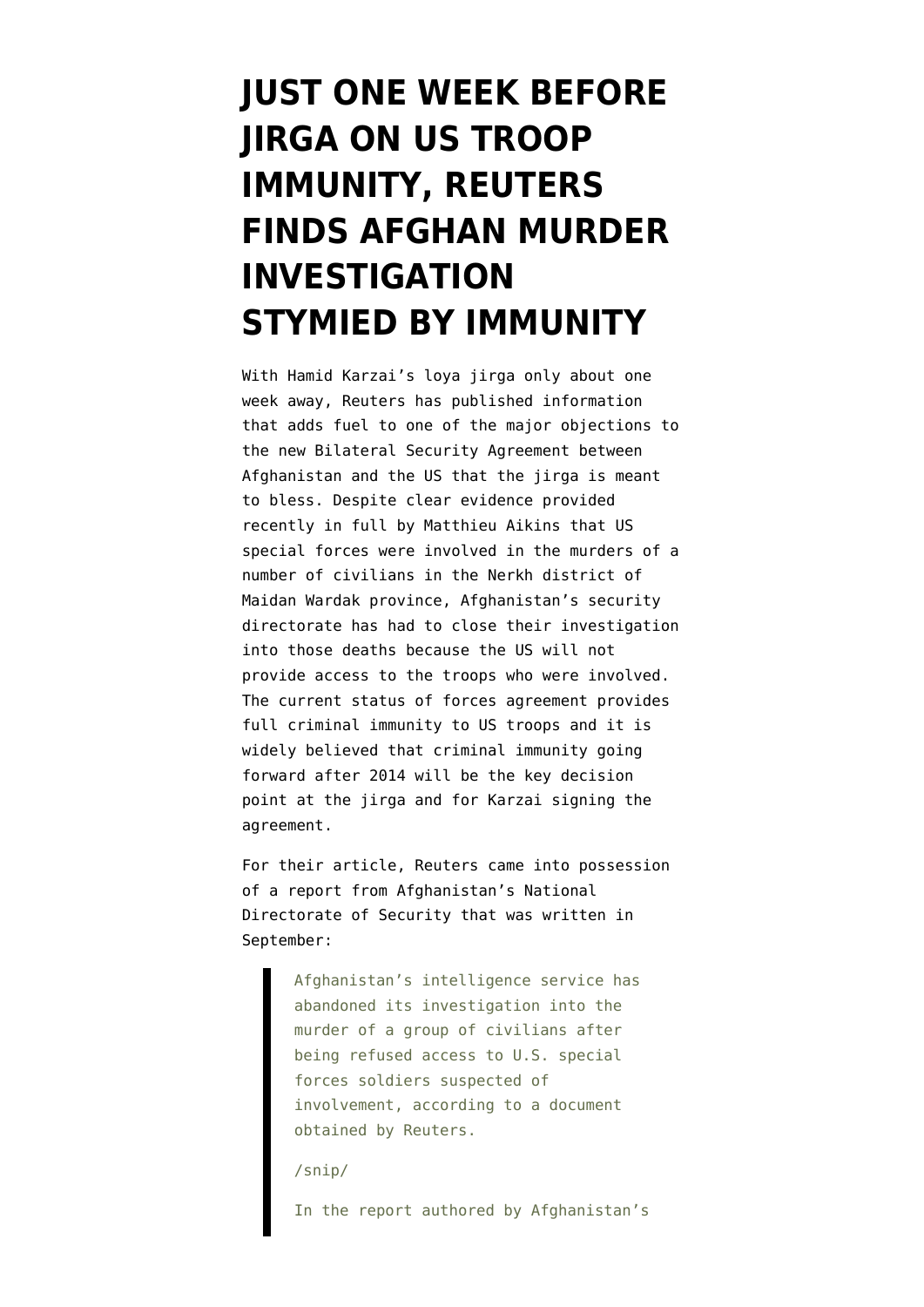National Directorate of Security (NDS) intelligence agency, investigators said they had asked the United States for access to three U.S. Green Berets and four Afghan translators working with them but were rebuffed.

"Despite many requests by NDS they have not cooperated. Without their cooperation this process cannot be completed," said the report, which was originally published on September 23.

U.S. military officials were not immediately available for comment but they have long said the Green Berets did not take part in, or turn a blind eye to, illegal killings in Wardak.

Yeah, right. How can the US claim they didn't turn a "blind eye" when, among the many things Aikins documented, it was clear that [Zakariah](http://www.emptywheel.net/2013/11/07/aikens-in-rolling-stone-zakaria-kandahari-was-in-facebook-contact-with-special-forces-after-escaping-arrest/) [Kandahari was in Facebook contact with the](http://www.emptywheel.net/2013/11/07/aikens-in-rolling-stone-zakaria-kandahari-was-in-facebook-contact-with-special-forces-after-escaping-arrest/) [special forces unit in question](http://www.emptywheel.net/2013/11/07/aikens-in-rolling-stone-zakaria-kandahari-was-in-facebook-contact-with-special-forces-after-escaping-arrest/) while he was officially "missing"?

There has been much posturing over the jirga in recent days, with assemblies of politicians and other leaders being called to both [support](http://www.tolonews.com/en/afghanistan/12558-political-party-organizes-rally-to-support-loya-jirga) and [oppose](http://www.tolonews.com/en/afghanistan/12549-tribal-elders-oppose-jirga-and-bsa) any approval of the bilateral security agreement. The [Taliban also has weighed in](http://www.tolonews.com/en/afghanistan/12555-taliban-condemns-loya-jirga-threatens-participants), warning that any tribal leaders voting for the US to retain a presence in Afghanistan will be targets of future attacks.

Of course, the US claims that even though US forces are immune from being charged by Afghan authorities, US troops are subject to the military justice system and that crimes are investigated and prosecuted. However, given the rush to prosecute only Robert Bales on the Panjwai massacre even though it seems [quite](http://www.emptywheel.net/2012/03/31/panjwai-was-there-one-killer-at-alkozai-but-multiple-at-najiban/) [possible he had help with at least some of those](http://www.emptywheel.net/2012/03/31/panjwai-was-there-one-killer-at-alkozai-but-multiple-at-najiban/) [killings,](http://www.emptywheel.net/2012/03/31/panjwai-was-there-one-killer-at-alkozai-but-multiple-at-najiban/) by blocking Afghan access to the remainder of the death squad involved prompts speculation that Kandahari will be the scapegoat for the Nerkh killings, especially since the US